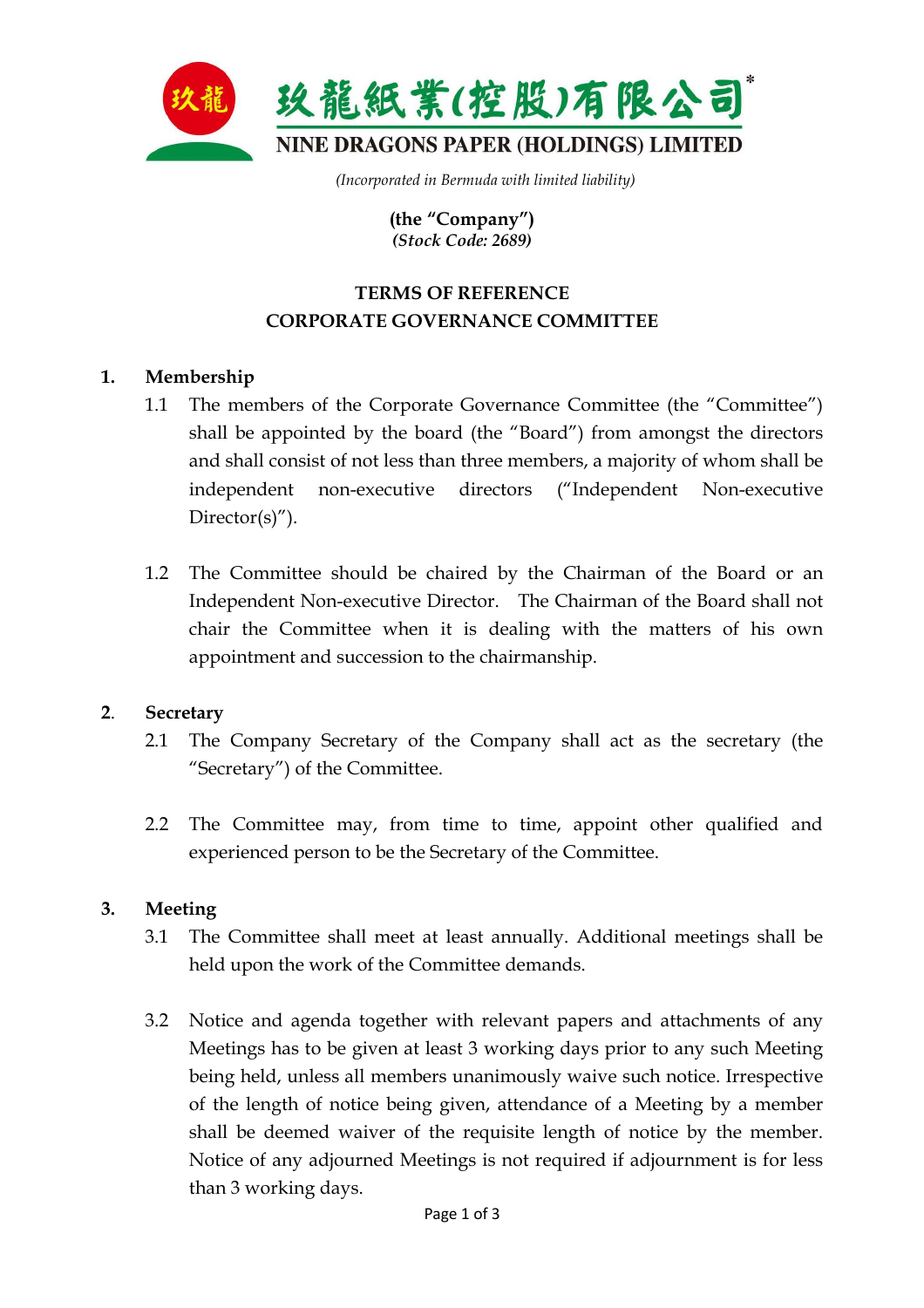

- 3.3The quorum of a meeting shall be three Committee members and one of them must be an Independence Non-Executive Director.
- 3.4 Meetings can either be held in person or through live electronic means of communication such as teleconference or videoconference.
- 3.5 Resolutions of the Committee shall be passed by a majority of votes.
- 3.6 A resolution in writing signed by all the members of the Committee shall be as effect for all purposes as a resolution of the Committee passed at a meeting duly convened, held and constituted.
- 3.7 Full minutes shall be kept by the Secretary of the Committee. Draft and final versions of minutes shall be circulated to all members for their comment and records respectively, in both cases within a reasonable period of time after the Meeting. Such minutes shall be open for Directors' inspection.

### **4. Annual General Meeting**

 The Chairman of the Committee or in his absence, another member (who must be an Independent Non-executive Director) of the Committee, shall attend the Company's Annual General Meeting and be prepared to respond to shareholders' questions on the Committee's activities and their responsibilities.

### **5. Responsibilities**

The Committee shall:

- (a) develop and review the Company's policies and practices on corporate governance and make relevant recommendations to the Board;
- (b) review and monitor the training and continuous professional development of Directors and senior management;
- (c) review and monitor the Company's policies and practices on compliance